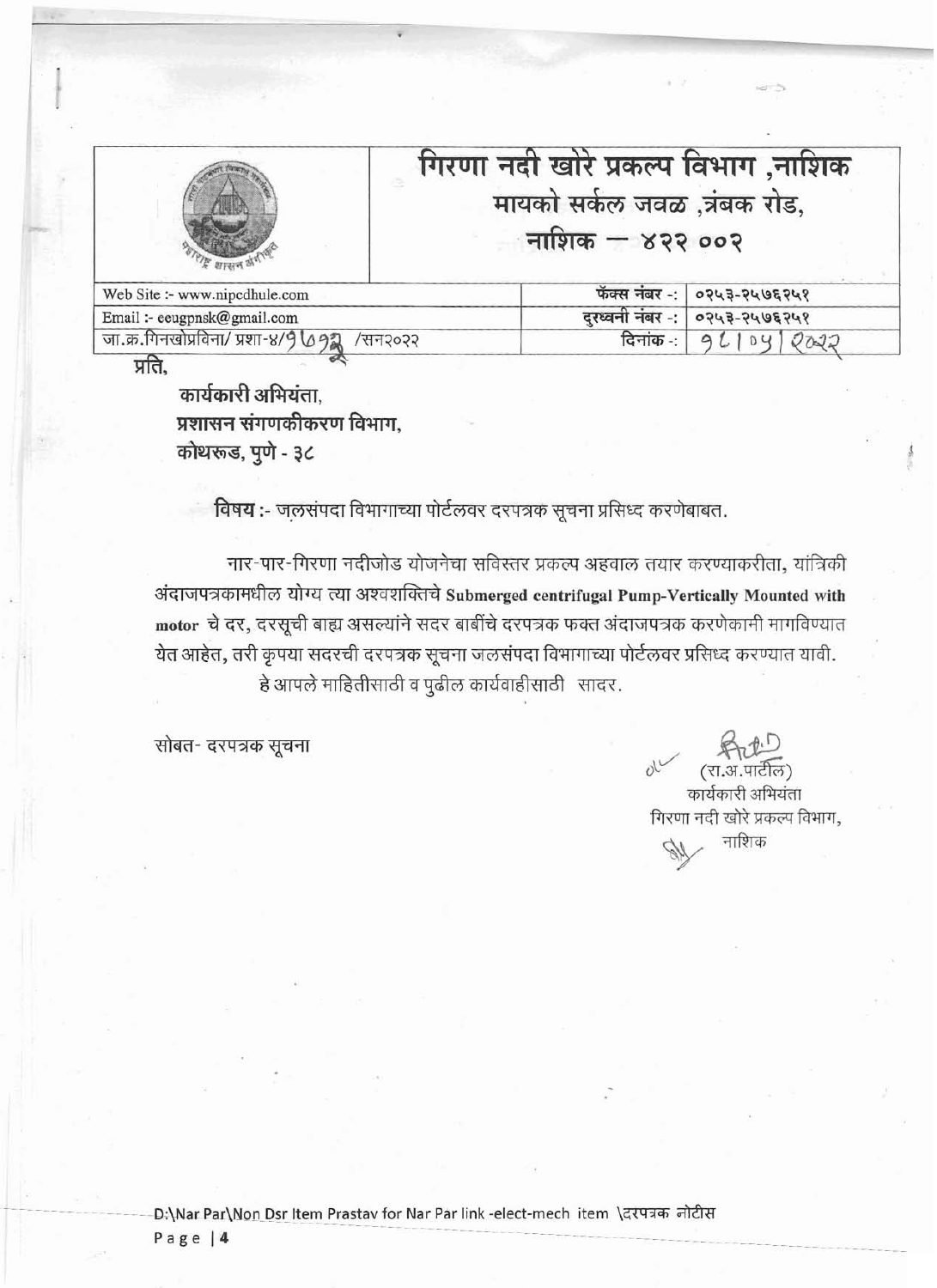|                                                             |                                                                                          | ser i Ci                        |
|-------------------------------------------------------------|------------------------------------------------------------------------------------------|---------------------------------|
|                                                             |                                                                                          |                                 |
|                                                             |                                                                                          |                                 |
|                                                             | गिरणा नदी खोरे प्रकल्प विभाग ,नाशिक<br>मायको सर्कल जवळ ,त्रंबक रोड,<br>नाशिक $-$ ४२२ ००२ |                                 |
|                                                             | फॅक्स नंबर -:                                                                            | 0243-2408248                    |
| Web Site :- www.nipcdhule.com<br>Email:- eeugpnsk@gmail.com |                                                                                          | दुरध्वनी नंबर -:   ०२५३-२५७६२५१ |

.<br>कार्यकारी अभियंता, गिरणा नदी खेारे प्रकल्प विभाग, मायको सर्कल, नाशिक-२, हे नार-पार-गिरणा वळण योजनेकरीता प्रस्तावित असलेल्या ९ धरणांमधून व २ सम्प मधून पाणी उचलण्यासाठी योग्य स्थित्रक **भूचना (अदाजपत्रकाकराता)**<br>बेलार्यकारी अभियंता, गिरणा नदी खेारे प्रकल्प विभाग, मायको सर्कल, नाशिक-२, हे नार-पार-<br>रिया अश्वशक्तिचे Submerged centrifugal Pump-Vertically Mounted with motor खाली नमुद<br>केलेल्या बार् <mark>हार्यकारी अभियंता, गिरणा नदी खेारे प्रकल्प विभाग, मायको सर्कल, नाशिक-२, हे नार-पार-<br>ळण योजनेकरीता प्रस्तावित असलेल्या ९ धरणांमधून व २ सम्प मधून पाणी उचलण्यासाठी योग्य<br>|शक्तिचे Submerged centrifugal Pump-Vertically Mo</mark> केलेल्या बाबींतील सर्विस्तर तपशीलानुसार प्रत्येक धरणस्थळी बसविण्याचे प्रस्तावित आहे. सदरची बाब<br>दरसूची बाह्य असल्यांने, पंप तयार करणा-या कंपनीकडून अथवा पुरवठादाराकडून दरपत्रके<br>मागविण्यात येत आहेत. सदरचे दर हे परसूची बाह्य असल्यांने, पंप तयार करणा-या कंपनीकडून अथवा पुरवठादाराकडून दरपत्रके<br>मागविण्यात येत आहेत. सदरचे दर हे प्रत्येक धरणाचे Duty point discharge व Duty point head<br>विचारात घेऊन, प्रत्येक पंपाचा दर देणे आवश्यक आहे. तरी <mark>विचारात घेऊन, प्रत्ये</mark>क पंपाचा दर देणे आवश्यक आहे. तरी या कामासंबंधीत पंप तयार करणा-या<br>कारखानदारांनी किंवा पुरवठादारांनी पंपाच्या दराची तपशीलवार दरपत्रके सिलबंद लखोट्यात या<br>कार्यालयात दि. २६ .०५.२०२२ रोजी १७.०० वाजेपर्यं पोहच करावीत. सदरचे दर हे अंदाजपत्रक तयार करण्याकरीताच आवश्यक आहेत. लखोट्यावरती

36RlT Quotation of Pumps for Nar-Par-Girna River Link Project Tal. Surgana, Dist. Nashik असे लिहिलेले असावे. याबाबतचा सविस्तर तपशिल खालील वेबसाईटवर उपलब्ध आहे.

http://wrd .maharashtra.gov.in

| Sr.No | Unit | Description of Work                                                                                                                                      | Rate |
|-------|------|----------------------------------------------------------------------------------------------------------------------------------------------------------|------|
|       | No.  | Submerged centrifugal Pump-Vertically Mounted with motor                                                                                                 |      |
|       |      | Providing, installing at site of works and giving test to full Capacity,                                                                                 |      |
|       |      | Submerged centrifugal Pump Vertically Mounted with motor. Motor                                                                                          |      |
|       |      | housing shall be confirming to IP- 68. Pump shall be suitable for 3 %                                                                                    |      |
|       |      | floating sand Pump casing & cover shall be of material grade ASTM 40.                                                                                    |      |
|       |      | Pump impeller shall be stainless steel duplex grade SS2205, Shaft-SS431 &<br>Hardware shall be in SS 316. Motor winding with class H insulation with     |      |
|       |      | temp. Rise limited to class F. The motor works on $6.6$ KV + 10 % 3 Phase,                                                                               |      |
|       |      | 50Hz.AC, Duty S1, supply with cable guard, thrust bearing 2 RTD's for top                                                                                |      |
|       |      | & bottom bearing 3 RTD's for Motor winding water leak sensors etc. The                                                                                   |      |
|       |      | Pump set shall be suitable for direct coupling wit suction strainer &                                                                                    |      |
|       |      | discharge outlet as per manufacturer's design. The Pump shall be started on<br>FCMA starter. Appropriate control system protection & interlock should be |      |
|       |      | provided for over temp, water leak over load. Slow water level with fault                                                                                |      |
|       |      | annunciation & trip alarm. The pump shall be supplied with appropriate                                                                                   |      |
|       |      | spares as per manufacturer's recommendations etc. complete for following                                                                                 |      |
|       |      | duties, Specification and conforming to the detailed specification as per                                                                                |      |
|       |      | D.T.P. The Pump should be supplied with auto coupling guide bar system.                                                                                  |      |

D:\Nar Par\Non Dsr Item Prastav for Nar Par link -elect-mech item \दरपत्रक नोटीस Page **11**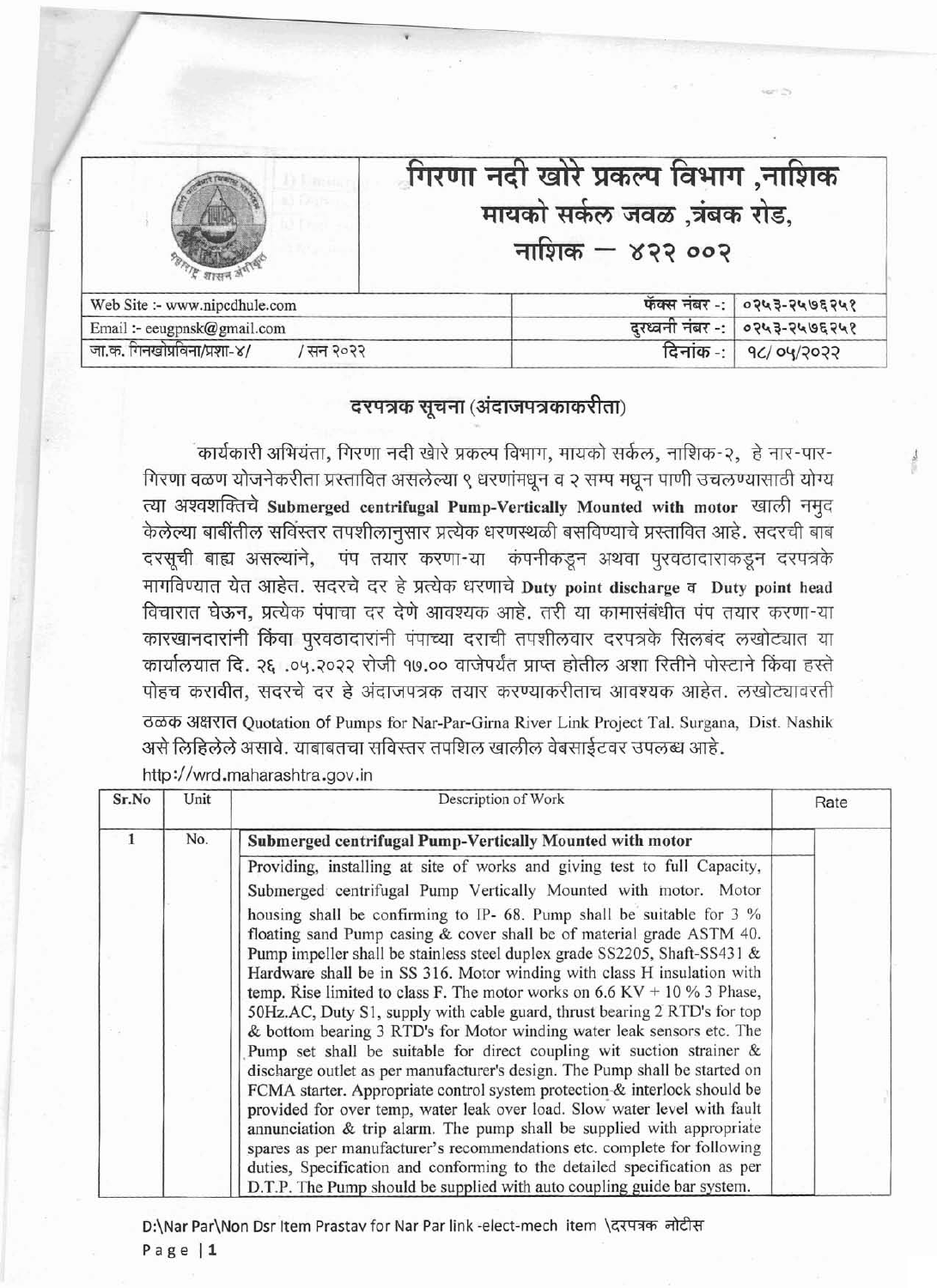| 1) Umbarpada Project       |                              |
|----------------------------|------------------------------|
| a) Duty point discharge    | $1.28 \text{ m}^3/\text{s}$  |
| b) Duty point head         | 96.65 m.                     |
| c) Maximum RPM synchronous | 1500                         |
| d) Submersible Motor cable | 25 m.                        |
| 2) Sarnyaawan Project      |                              |
| a) Duty point discharge    | $0.96 \text{ m}^3/\text{s}$  |
| b) Duty point head         | 122.48m.                     |
| c) Maximum RPM synchronous | 1500                         |
| d) Submersible Motor cable | 25 m.                        |
| 3) Pratapgad Project       |                              |
| a) Duty point discharge    | $1.27 \text{ m}^3/\text{s}$  |
| b) Duty point head         | 85.92 m.                     |
| c) Maximum RPM synchronous | 750                          |
| d) Submersible Motor cable | 65 m.                        |
| 4) Rakshasbhuvan Project   |                              |
| a) Duty point discharge    | $0.917 \text{ m}^3/\text{s}$ |
| b) Duty point head         | 131.35 m.                    |
| c) Maximum RPM synchronous | 1000                         |
| d) Submersible Motor cable | 50 m.                        |
| 5) Milan Project           |                              |
| a) Duty point discharge    | $0.77 \text{ m}^3/\text{s}$  |
| b) Duty point head         | 153.63 m.                    |
| c) Maximum RPM synchronous | 1000                         |
| d) Submersible Motor cable | 38 m.                        |
| 6) Ghodi Project           |                              |
| a) Duty point discharge    | $0.84 \; \rm{m3/s}$          |
| b) Duty point head         | 146.80 m.                    |
| c) Maximum RPM synchronous | 1000                         |
| d) Submersible Motor cable | 35 m.                        |
| 7) Ukhedmal Project        |                              |
| a) Duty point discharge    | $0.51 \text{ m3/s}$          |
| b) Duty point head         | 46.50 m.                     |

 $\frac{1}{\sqrt{2}}$ 

D:\Nar Par\Non Dsr Item Prastav for Nar Par link -elect-mech)item \दरपत्रक नोटीर Page **12**